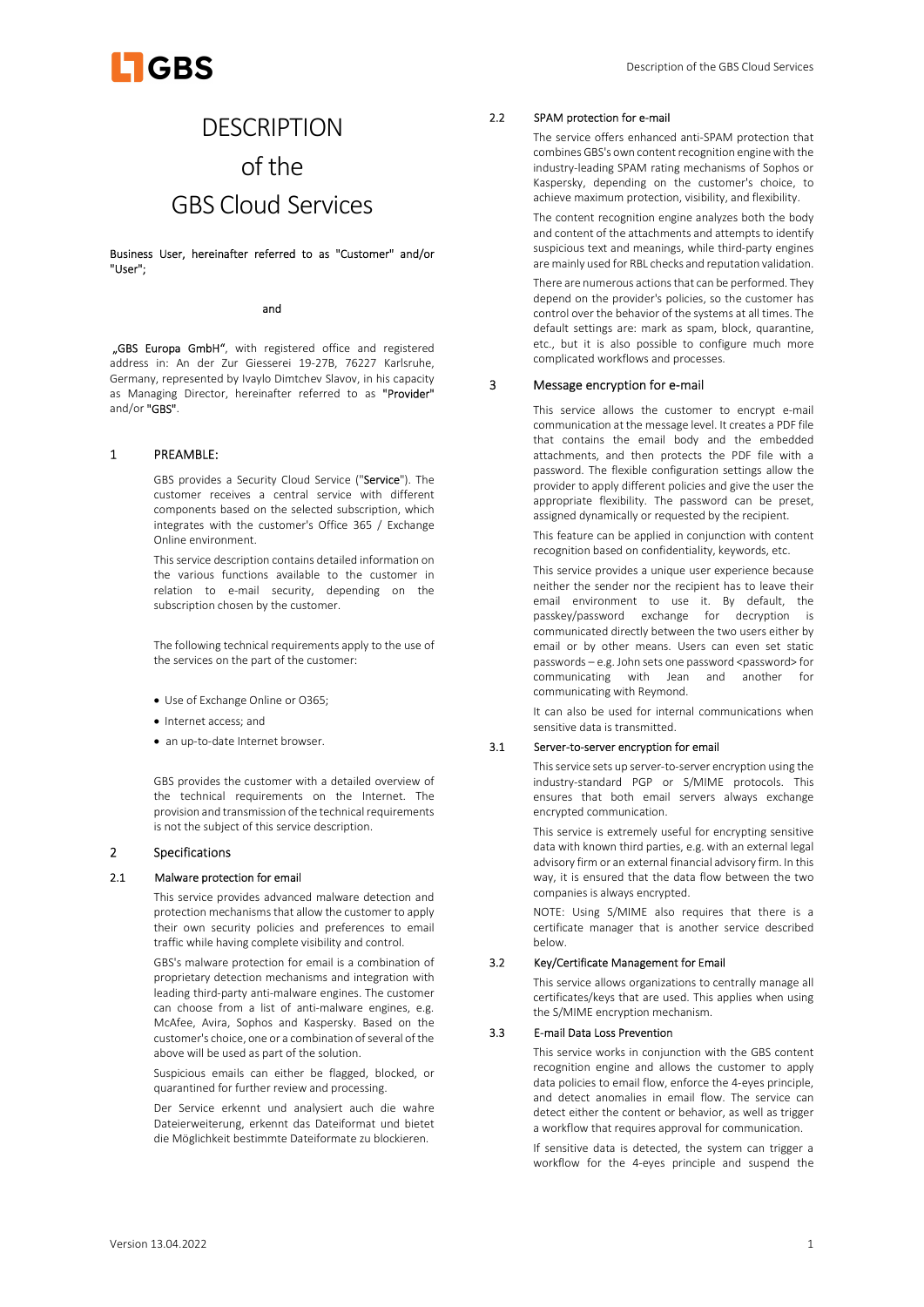

delivery of the e-mail until it is released. The system also notifies the approver that approval is pending.

If a user starts generating suspicious email activity, e.g. sending emails to external parties at non-standard times, sending a large number of small emails outside the company, etc., the system would detect this and trigger an alarm about suspicious behavior that can protect against stolen credentials or a malicious insider.

## 3.4 Attachment conversion for email

This service allows the customer to detect files with active content and convert them to files with no active content instead of blocking them while the original file remains in quarantine if needed. This allows the customer to protect their email communications from attachments with active content if they come from trusted and whitelisted domains.

#### 3.5 Signature management for e-mails

With signature management, individualized signatures can be created and attached to e-mails as a disclaimer (so-called trailer) based on rules.

E-mails addressed to external recipients can be provided with greetings, company information, disclaimers, waivers, legal notices, etc. and, if necessary, with images, logos, vCards or other trailer file attachments.

Due to the flexibility of the service, individual trailers for departments, groups, Internet domains or individuals can be attached to any place in the e-mail and limited in time. Uncomplicated configuration and central administration (also via departments such as .B marketing) enable optimal use and support a uniform appearance of your company to the outside world.

#### 3.6 Out-of-office management for emails

This service enables central absence management that can be used to redirect, forward or generate automated responses. This is possible both for one-off absences (e.g. for the period of vacation, illness or a business trip) and for periodic absences on certain days of the week (e.g. for part-time employees). A retroactive forwarding can also be realized, e.g. in the event that an employee has forgotten to set up a forwarding before the start of the holiday. With appropriate configuration, out-ofoffice notifications can also be automatically sent to the sender and/or delegate.

The service thus ensures that no important e-mails remain unprocessed and/or unanswered in the event of (planned or unforeseen) absence.

This is particularly important when it comes to timecritical information, invoices, or requests for quotations, for example.

GBS offers the following service within the technical and operational possibilities.

#### 3.7 Protect against threats to SharePoint Online

This service provides advanced malware detection and protection mechanisms that help the customer ensure that no malicious files are stored on SharePoint Online.

The service is a combination of proprietary detection mechanisms and integration with leading third-party anti-malware engines. The customer can choose from a list of anti-malware engines, e.g. McAfee, Avira, Sophos and Kaspersky. Based on the customer's choice, one or a combination of several of the above will be used as part of the solution.

Suspicious files are identified both during upload/saving and based on a predefined audit plan and quarantined for further review and processing.

## 3.8 Protection against threats for MS Teams

This service provides advanced malware detection and protection mechanisms that ensure that no malicious files are stored on MS Teams in the "Files" section.

The service is a combination of proprietary detection mechanisms and integration with leading third-party anti-malware engines. The customer can choose from a list of anti-malware engines, e.g. McAfee, Avira, Sophos and Kaspersky. Based on the customer's choice, one or a combination of several of the above will be used as part of the solution.

Suspicious files are identified both during upload/saving and based on a predefined audit plan and quarantined for further review and processing.

#### 4 Services from GBS

#### 4.1 Components of the Cloud Security Service

The service consists of various components. Among the most important are:

a) Core System

The central component, which provides all the services described, is installed and set up in an environment based on Microsoft Azure with an architecture that provides high availability of services and the necessary performance.

Some of the additional features not listed in Article 1 "Statement of Work":

- Connect to the customer's Azure Active Directory;
- Connect to the customer's Exchange Online/Office 365;
- Auditing and logging;
- Connecting to Third-Party Technologies.

#### b) WebClient

The WebClient gives the customer access to his data, configuration settings, statistical information and auditing information. The WebClient also offers users various options, depending on the assigned roles and rights.

Key features include:

- Configuration of signatures;
- Preview signatures;
- Central absence management;
- roles and rights;
- Password Manager.

c) Console

Some of the advanced configurations must be performed through the MMC console.

For more information, see the iQ.Suite product documentation.

## 4.2 Customer-specific services

Der Kunde kann mit GBS kundenspezifische Leistungen vereinbaren, wie z. B. individuelle Systemanpassungen, Beratung zur Nutzung auf Basis von Best Practices, Design und Erstellung von Signaturen oder einen Proof of Concept. Der genaue Leistungsumfang wird in einem separaten Dokument festgehalten.

## 4.3 Access

The Account Holder's access to the management and use of GBS's services is via the Internet. Any access requires that the account holder authenticates himself with an